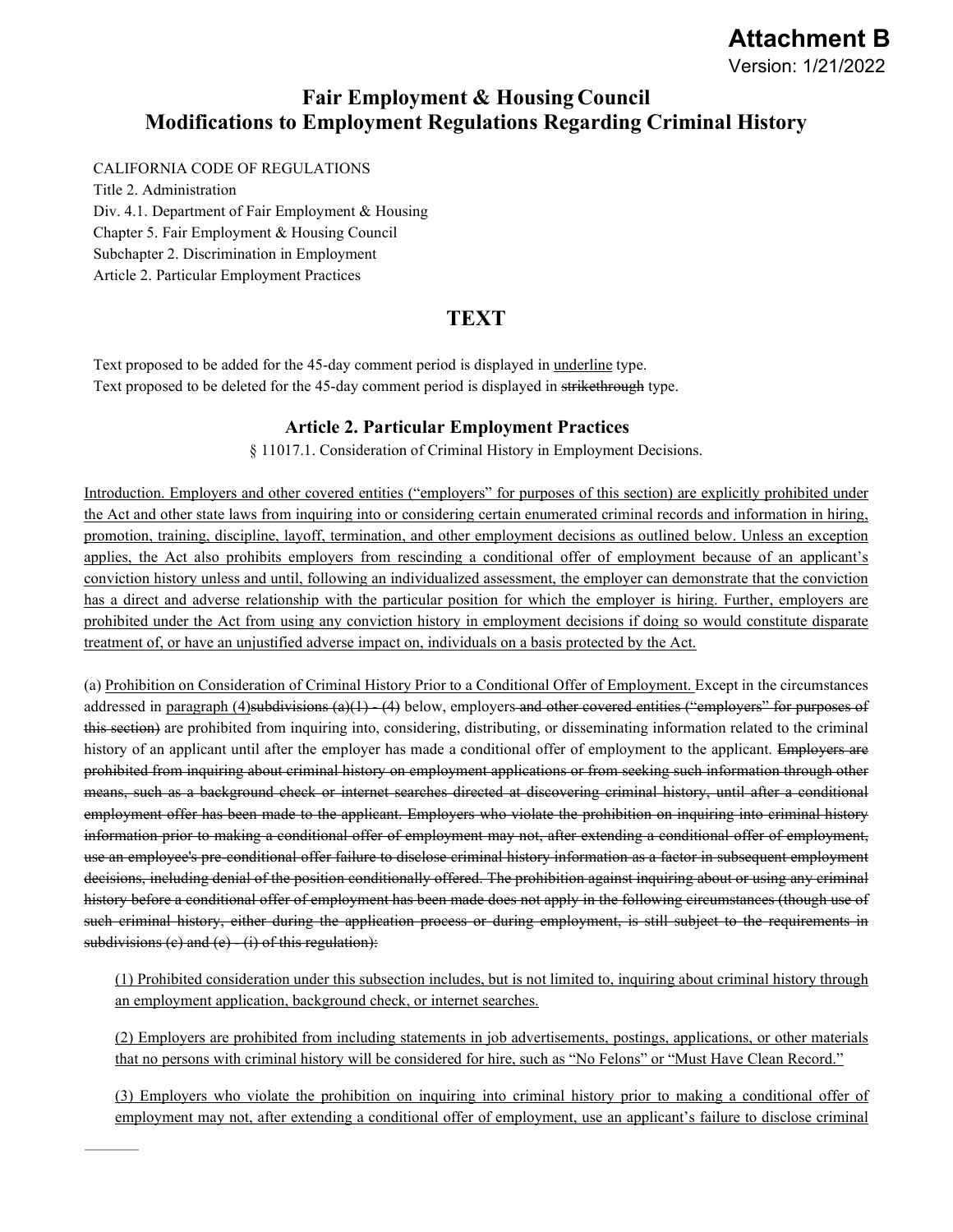history prior to the conditional offer as a factor in subsequent employment decisions, including denial of the position conditionally offered.

(4) The prohibition against inquiring about or using any criminal history before a conditional offer of employment has been made does not apply in the following circumstances (though use of such criminal history, either during the application process or during employment, is still subject to the requirements in subsections (b) and (d) through (g) of this regulation):

 $(1)(A)$  If the position is one for which a state or local agency is otherwise required by law to conduct a conviction history background check;

 $(2)(B)$  If the position is with a criminal justice agency, as defined in [Section 13101 of the Penal Code;](http://www.westlaw.com/Link/Document/FullText?findType=L&pubNum=1000217&cite=CAPES13101&originatingDoc=I49287983D83B4C90B75BA9FC40C42FB2&refType=LQ&originationContext=document&vr=3.0&rs=cblt1.0&transitionType=DocumentItem&contextData=(sc.UserEnteredCitation))

(3)(C) If the position is as a Farm Labor Contractor, as described i[n Section 1685 of the Labor Code;](http://www.westlaw.com/Link/Document/FullText?findType=L&pubNum=1000215&cite=CALBS1685&originatingDoc=I49287983D83B4C90B75BA9FC40C42FB2&refType=LQ&originationContext=document&vr=3.0&rs=cblt1.0&transitionType=DocumentItem&contextData=(sc.UserEnteredCitation)) or

 $(4)(D)$  If the position is one that an employer or an employer's agent is required by any state, federal, or local law to conduct criminal background checks for employment purposes or to restrict employment based on criminal history. Federal law, for purposes of this provision, includes rules or regulations promulgated by a self-regulatory organization as defined in Section 3(a)(26) of the Security-Securities Exchange Act of 1934[, 15 U.S.C. § 78c\(a\)\(26\).](http://www.westlaw.com/Link/Document/FullText?findType=L&pubNum=1000546&cite=15USCAS78C&originatingDoc=I49287983D83B4C90B75BA9FC40C42FB2&refType=RB&originationContext=document&vr=3.0&rs=cblt1.0&transitionType=DocumentItem&contextData=(sc.UserEnteredCitation)#co_pp_923e00009a834)

#### (b) A labor contractor, union hiring hall, and client employer are governed in the same way by section 11017.1 of these regulations as are other employers.

(1) A labor contractor or union hiring hall may not decline to admit a worker to a pool or availability list, discontinue a worker's inclusion in a pool or availability list, or decline to refer a worker to a position with a client employer, because of the worker's criminal history unless the labor contractor or union hiring hall has complied with the procedures and requirements outlined in section 11017.1 of these regulations. To the extent labor contractors or union hiring halls place applicants into a pool of workers from which individuals may be assigned to a variety of positions, the labor contractors or union hiring halls must still comply with the requirements of section 11017.1, including the individualized assessment of whether any conviction history being considered has a direct and adverse relationship with the specific duties of the jobs for which the applicant may be assigned from the pool or hall.

(2) If a labor contractor or union hiring hall re-conducts inquiries into criminal history to maintain the eligibility of workers admitted to a pool or availability list, then it must comply with the procedures and requirements outlined in section 11017.1 of these regulations. When re-conducting an inquiry, labor contractors or union hiring halls cannot satisfy the requirements of subdivision (c) if they disqualify a worker from retention in a pool based on conviction history that was already considered and deemed not disqualifying for entry into the pool in the first place unless the decision is based on new material developments such as changes to job duties, legal requirements, or experience or data regarding the particular convictions involved.

(3) A client employer may inquire into or consider the conviction history of a worker supplied by a labor contractor or union hiring hall only after extending a conditional offer of employment to the worker and when following the procedures described in subdivisions (a) through (d), unless the specific position is exempted pursuant to subdivisions (a)(1)  $(4)$ . A client employer violates this section by instructing labor contractors or union hiring halls to refer only workers without conviction records, unless exempted by subdivisions  $(a)(1) - (4)$ .

(4) For purposes of section 11017.1 of these regulations only:

(A) "Applicant" includes, in addition to the individuals within the scope of the general definition in section 11008(a) of these regulations, individuals who have been conditionally offered employment, even if they have commenced employment during the period of time the employer undertakes a post-conditional offer review and consideration of criminal history. An employer cannot evade the requirements of Government Code section 12952 or this regulation by having an individual lose their status as an "applicant" by working before undertaking a post-conditional offer review of the individual's criminal history.

(B) "Employer" includes a labor contractor and a client employer.

(C) "Client employer" means a business entity, regardless of its form, that selects workers from a pool or availability list, or obtains or is provided workers to perform labor within its usual course of business from a labor contractor.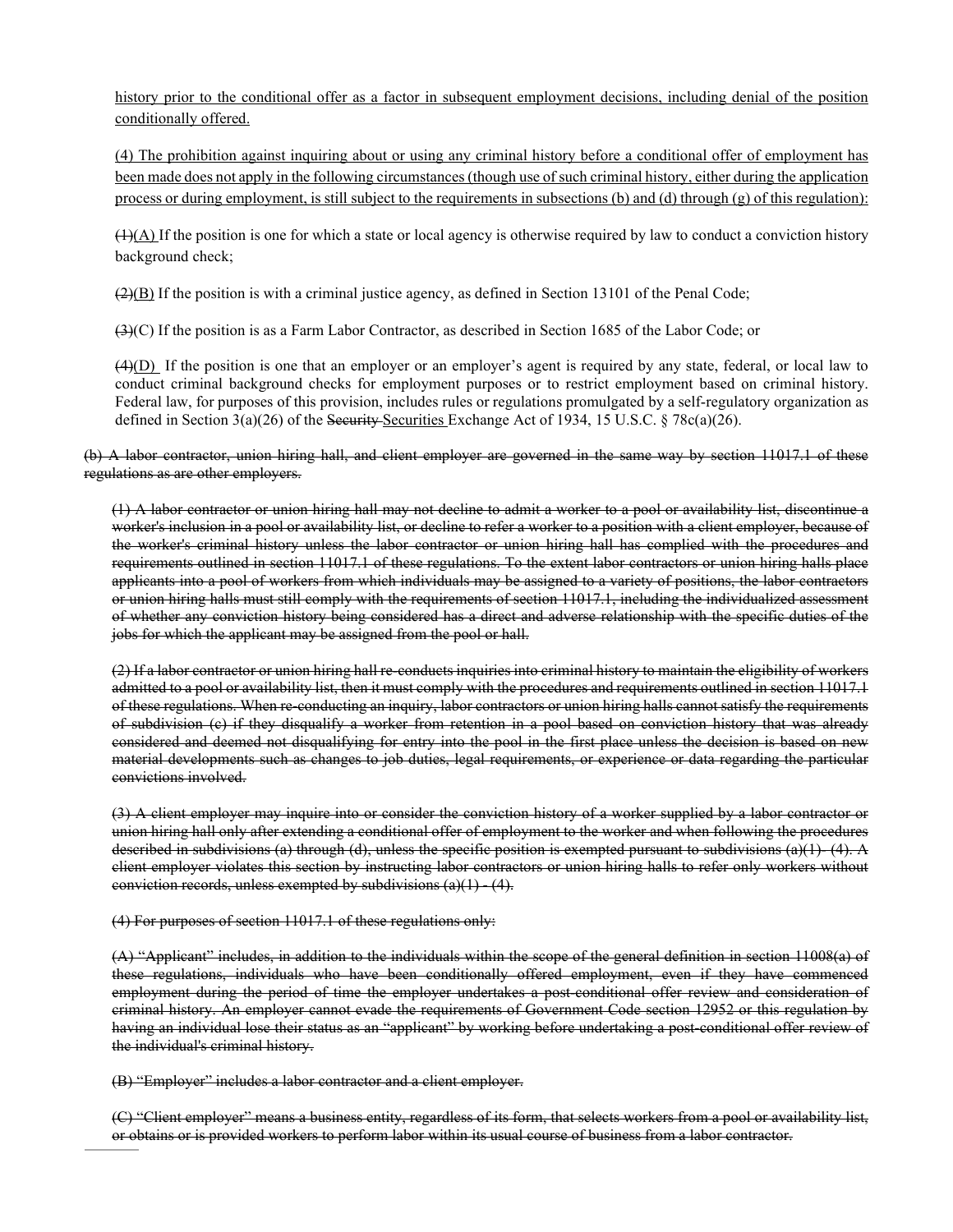(D) "Labor contractor" means an individual or entity, either with or without a contract, which supplies a client employer with, or maintains a pool or availability list of, workers to perform labor within the client employer's usual course of business. This definition is not intended to include Farm Labor Contractors.

(E) "Hiring hall" means an agency or office operated by a union, by an employer and union, or by a state or local employment service, to provide and place employees for specific jobs.

(F) "Pool or availability list" means applicants or employees admitted into entry in the hiring hall or other hiring pool utilized by one or more employers and/or provided by a labor contractor for use by prospective employers.

(cb) Consideration of Criminal History after a Conditional Offer of Employment Has Been Made.Prohibition on Consideration of Certain Types of Criminal History. Employers in California are prohibited from inquiring into, considering, distributing, or disseminating information regarding the following types of criminal history prior to making a conditional offer, both after a conditional offer has been made, and in any other subsequent employment decisions such as decisions regarding promotion, training, discipline, lay-off, and termination:

(1) An arrest or detention that did not result in conviction [\(Labor Code section 432.7](http://www.westlaw.com/Link/Document/FullText?findType=L&pubNum=1000215&cite=CALBS432.7&originatingDoc=I49287983D83B4C90B75BA9FC40C42FB2&refType=LQ&originationContext=document&vr=3.0&rs=cblt1.0&transitionType=DocumentItem&contextData=(sc.UserEnteredCitation)) (see limited exceptions in subdivisions  $(a)(1)$  for an arrest for which the employee or applicant is out on bail or on his or her their own recognizance pending trial and  $(f)(1)$  for specified positions at health facilities)[; Government Code section 12952](http://www.westlaw.com/Link/Document/FullText?findType=L&pubNum=1000211&cite=CAGTS12952&originatingDoc=I49287983D83B4C90B75BA9FC40C42FB2&refType=LQ&originationContext=document&vr=3.0&rs=cblt1.0&transitionType=DocumentItem&contextData=(sc.UserEnteredCitation)) (for hiring decisions));

(2) Referral to or participation in a pretrial or post-trial diversion program [\(Labor Code section 432.7](http://www.westlaw.com/Link/Document/FullText?findType=L&pubNum=1000215&cite=CALBS432.7&originatingDoc=I49287983D83B4C90B75BA9FC40C42FB2&refType=LQ&originationContext=document&vr=3.0&rs=cblt1.0&transitionType=DocumentItem&contextData=(sc.UserEnteredCitation)) and [Government](http://www.westlaw.com/Link/Document/FullText?findType=L&pubNum=1000211&cite=CAGTS12952&originatingDoc=I49287983D83B4C90B75BA9FC40C42FB2&refType=LQ&originationContext=document&vr=3.0&rs=cblt1.0&transitionType=DocumentItem&contextData=(sc.UserEnteredCitation))  [Code section 12952\)](http://www.westlaw.com/Link/Document/FullText?findType=L&pubNum=1000211&cite=CAGTS12952&originatingDoc=I49287983D83B4C90B75BA9FC40C42FB2&refType=LQ&originationContext=document&vr=3.0&rs=cblt1.0&transitionType=DocumentItem&contextData=(sc.UserEnteredCitation));

(A) While employers are prohibited from considering referral to or participation in a pretrial or post-trial diversion program, it is permissible to consider these programs as evidence of rehabilitation or mitigating circumstances after a conditional offer has been made if offered by the applicant as evidence of rehabilitation or mitigating circumstances.

(B) While employers are prohibited from considering referral to or participation in a pretrial or post-trial diversion program, until a pretrial or post-trial diversion program is completed and the underlying pending charges or conviction dismissed, sealed, or eradicated, employers may still consider the conviction or pending charges themselves after a conditional offer is made.

(3) A conviction that has been judicially dismissed or ordered sealed, expunged or statutorily eradicated pursuant to law (e.g., juvenile offense records sealed pursuant t[o Welfare and Institutions Code section 389](http://www.westlaw.com/Link/Document/FullText?findType=L&pubNum=1000228&cite=CAWIS389&originatingDoc=I49287983D83B4C90B75BA9FC40C42FB2&refType=LQ&originationContext=document&vr=3.0&rs=cblt1.0&transitionType=DocumentItem&contextData=(sc.UserEnteredCitation)) an[d Penal Code sections 851.7](http://www.westlaw.com/Link/Document/FullText?findType=L&pubNum=1000217&cite=CAPES851.7&originatingDoc=I49287983D83B4C90B75BA9FC40C42FB2&refType=LQ&originationContext=document&vr=3.0&rs=cblt1.0&transitionType=DocumentItem&contextData=(sc.UserEnteredCitation)) or [1203.45\)](http://www.westlaw.com/Link/Document/FullText?findType=L&pubNum=1000217&cite=CAPES1203.45&originatingDoc=I49287983D83B4C90B75BA9FC40C42FB2&refType=LQ&originationContext=document&vr=3.0&rs=cblt1.0&transitionType=DocumentItem&contextData=(sc.UserEnteredCitation)) or any conviction for which the person has received a full pardon or has been issued a certificate of rehabilitation (Id.);

(4) An arrest, detention, processing, diversion, supervision, adjudication, or court disposition that occurred while a person was subject to the process and jurisdiction of juvenile court law [\(Labor Code section 432.7\)](http://www.westlaw.com/Link/Document/FullText?findType=L&pubNum=1000215&cite=CALBS432.7&originatingDoc=I49287983D83B4C90B75BA9FC40C42FB2&refType=LQ&originationContext=document&vr=3.0&rs=cblt1.0&transitionType=DocumentItem&contextData=(sc.UserEnteredCitation)); and

(5) A non-felony conviction for possession of marijuana that is two or more years old [\(Labor Code section 432.8\)](http://www.westlaw.com/Link/Document/FullText?findType=L&pubNum=1000215&cite=CALBS432.8&originatingDoc=I49287983D83B4C90B75BA9FC40C42FB2&refType=LQ&originationContext=document&vr=3.0&rs=cblt1.0&transitionType=DocumentItem&contextData=(sc.UserEnteredCitation)).

(6) In addition to the limitations provided in subdivisions (e)(1)-(5) paragraphs (1) – (5) of this subsection, employers that obtain investigative consumer reports such as background checks are also subject to the requirements of the Fair Credit Reporting Act [\(15 U.S.C. § 1681 et seq.\)](http://www.westlaw.com/Link/Document/FullText?findType=L&pubNum=1000546&cite=15USCAS1681&originatingDoc=I49287983D83B4C90B75BA9FC40C42FB2&refType=LQ&originationContext=document&vr=3.0&rs=cblt1.0&transitionType=DocumentItem&contextData=(sc.UserEnteredCitation)) and the California Investigative Consumer Reporting Agencies Act [\(Civil Code](http://www.westlaw.com/Link/Document/FullText?findType=L&pubNum=1000200&cite=CACIS1786&originatingDoc=I49287983D83B4C90B75BA9FC40C42FB2&refType=LQ&originationContext=document&vr=3.0&rs=cblt1.0&transitionType=DocumentItem&contextData=(sc.UserEnteredCitation))  [section 1786 et seq.\)](http://www.westlaw.com/Link/Document/FullText?findType=L&pubNum=1000200&cite=CACIS1786&originatingDoc=I49287983D83B4C90B75BA9FC40C42FB2&refType=LQ&originationContext=document&vr=3.0&rs=cblt1.0&transitionType=DocumentItem&contextData=(sc.UserEnteredCitation)).

(7) Employers may also be subject to local laws or city ordinances that provide additional limitations.

(dc) Requirements if an Employer Intends to Deny an Applicant the Employment Conditionally Offered Because of the Applicant's Conviction History.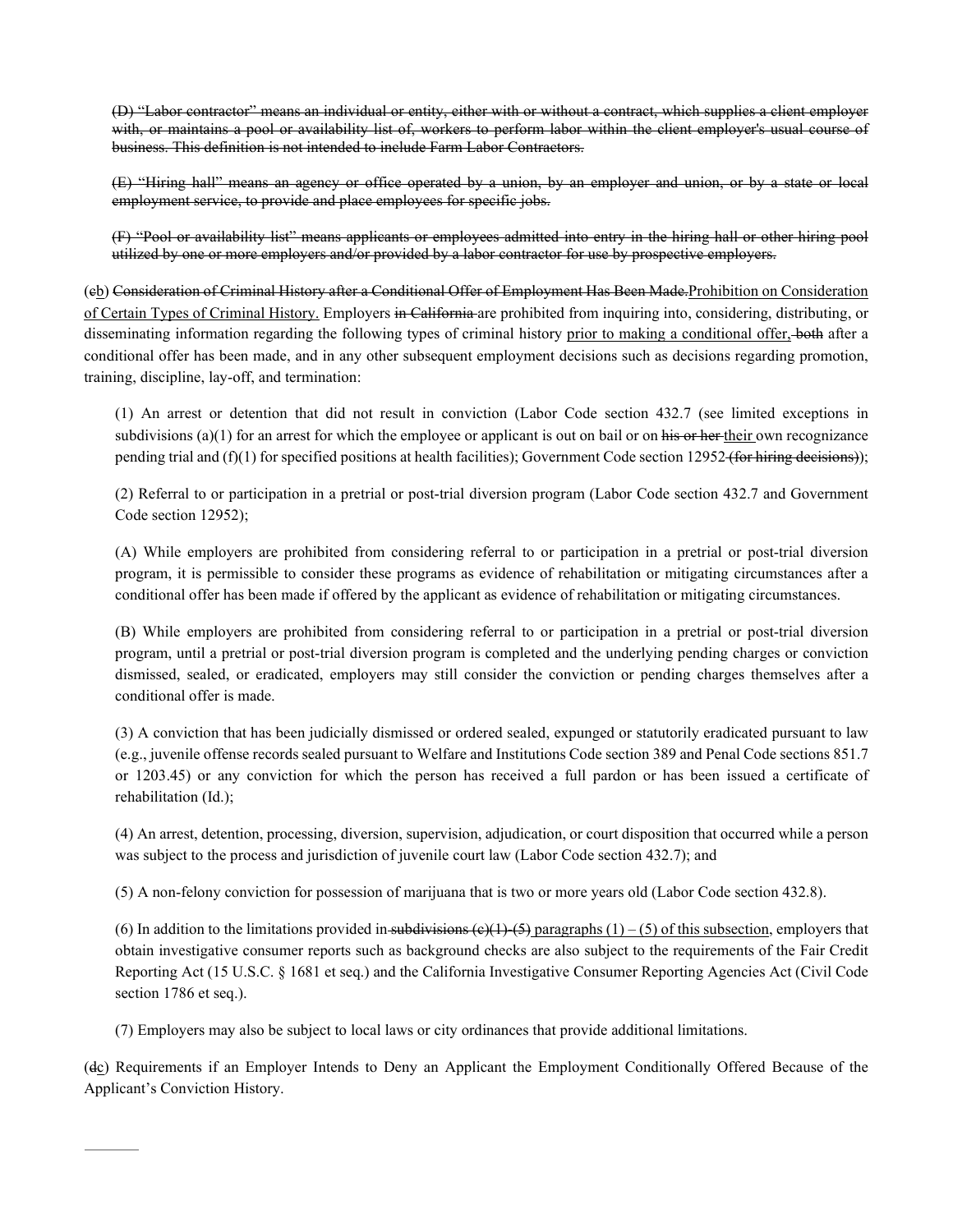(1) Individualized Assessment. If an employer intends to deny an applicant the employment position they were conditionally offered based solely or in part on the applicant's conviction history, the employer must first make an individualized assessment of whether the applicant's conviction history has a direct and adverse relationship with the specific duties of the job that justify denying the applicant the position.

(A) The standard for determining what constitutes a direct and adverse relationship that justifies denying the applicant the position is the same standard described in subdivision (g) of this section that is used to determine whether the criminal conviction history is job-related and consistent with business necessity subsection  $(f)(4)$ .

(B) The employer may, but is not required to, use the sample individual assessment form available on the Department's website. The individualized assessment needs to must include, at a minimum, consideration of the following factors:

- (Ai) The nature and gravity of the offense or conduct;
- (Bii) The time that has passed since the offense or conduct and/or completion of the sentence; and
- (Ciii) The nature of the job held or sought.

(2) Notice of Preliminary Decision and Opportunity for Applicant Response. If, after conducting an individualized assessment, the employer makes a preliminary decision that the applicant's conviction history disqualifies the applicant from the employment conditionally offered, the employer shall notify the applicant of the preliminary decision in writing. The written notice to the applicant may, but is not required to, justify or explain the employer's reasoning for making the decision. However, the notice to the applicant must include all of the following:

(A) Notice of the disqualifying conviction or convictions that are the basis for the preliminary decision to rescind the offer;.

(B) A copy of the conviction history report utilized or relied on by the employer, if any (such reports include, but are not limited to: consumer reports, credit reports, public records, results of internet searches, news articles, or any other writing containing information related to the conviction history that was utilized or relied upon by the employer); and.

(C) Notice of An explanation of the applicant's right to respond to the notice before the preliminary decision rescinding the offer of employment becomes final. and the deadline by which to respond (which can be no less than five business days from the date of receipt of the notice). If notice is transmitted through a format that does not provide a confirmation of receipt, such as a written notice mailed by an employer without tracking delivery enabled, the notice shall be deemed received five calendar days after the mailing is deposited for delivery for California addresses, ten calendar days after the mailing for addresses outside of California, and twenty calendar days after mailing for addresses outside of the United States. The

(D) An explanation-shall informing the applicant that, should the applicant choose to respond, the response may include submission of evidence challenging either the accuracy of the conviction history report that is the basis for the preliminary decision to rescinding the offer, evidence of rehabilitation or mitigating circumstances, or both.

(i) The types of eEvidence of that may demonstrate rehabilitation or mitigating circumstances may include, but are is not limited to: the length and consistency of employment history before and after the offense or conduct; the facts or circumstances surrounding the offense or conduct; the applicant's current or former participation in self-improvement efforts, including but not limited to school, job training, counseling, community service, and/or a rehabilitation program; whether the conduct arose from the applicant's status as a survivor of domestic violence, sexual assault, dating violence, stalking, or comparable offenses against the individual; whether the conduct arose from the applicant's disability or disabilities and, if so, whether the likelihood of harm arising from similar conduct could be sufficiently mitigated or eliminated by a reasonable accommodation for the applicant's disability or disabilities; the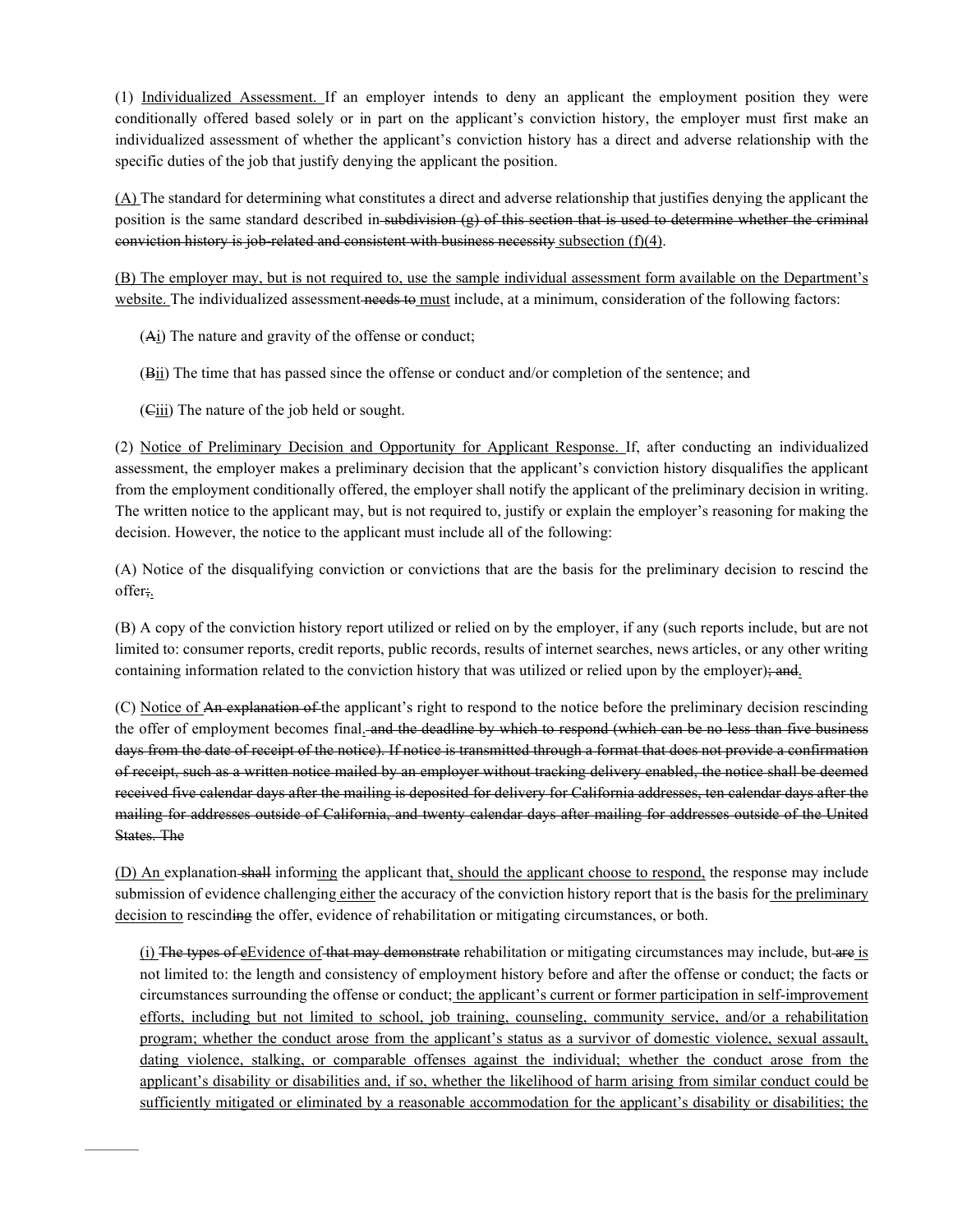likelihood that similar conduct will recur; whether the individual the applicant is bonded under a federal, state, or local bonding program; and/or successful completion, or compliance with the terms and conditions, of probation or parole.;

(ii) Documentary evidence may include, but is not limited to, certificates or other documentation of participation in, enrollment in, or completion of an and rehabilitation efforts such as educational, vocational, or training, counseling, community service, or rehabilitation program; letters from current or former teachers, counselors, supervisors, coworkers, parole or probation officers, or others who know the applicant; police reports, protective orders, and/or documentation from healthcare providers, counselors, or victim advocates who can attest to the applicant's status as a survivor of domestic or dating violence, sexual assault, stalking, or comparable offenses; documentation confirming the existence of a disability or disabilities; or any other document demonstrating rehabilitation or mitigating circumstances.

(E) Notice of the deadline by which the applicant must respond (which must be at least five business days from the date of receipt of the notice).

(i) If notice is transmitted through a format that does not provide a confirmation of receipt, such as a written notice mailed by an employer without tracking delivery enabled, the notice shall be deemed received five calendar days after the mailing is deposited for delivery for California addresses, ten calendar days after the mailing for addresses outside of California, and twenty calendar days after mailing for addresses outside of the United States.

(ii) An employer may offer an applicant more than five business days to respond to the notice regarding its preliminary decision.

(F) If, within five business days of receipt of the notice (or any later deadline set by the employer), the applicant timely notifies the employer in writing that the applicant disputes the accuracy of the conviction history being relied upon and that the applicant is taking specific steps to obtain evidence supporting the applicant's assertion, then the applicant shall be permitted no-less fewer than five additional business days to respond to the notice before the employer's decision to rescind the employment offer becomes final.

(3) Final Decision. The employer shall consider any information submitted by the applicant before making a final decision regarding whether or not to rescind the conditional offer of employment. The employer may, but is not required to, use the sample individual reassessment form available on the Department's website. If the employer makes a final decision to rescind the conditional offer and deny an application based solely or in part on the applicant's conviction history, the employer shall notify the applicant in a writing. The employer may, but is not required to, use the sample final notice form available on the Department's website. However, any notice to the applicant must that includes the following:

(A) The final denial or disqualification decision reached. The employer may also include, but is not required to include, the justification or an explanation of the employer's reasoning for reaching the decision that it did;

(B) Any procedure the employer has for the applicant to challenge the decision or request reconsideration; and

(C) The right to contest the decision by filing a complaint with the Department of Fair Employment and Housing.

(d) Labor contractors, union hiring halls, and client employers.

(1) A labor contractor, union hiring hall, and client employer are governed in the same way by section 11017.1 of these regulations as are other employers.

(2) A labor contractor or union hiring hall may not decline to admit a worker to a pool or availability list, discontinue a worker's inclusion in a pool or availability list, or decline to refer a worker to a position with a client employer, because of the worker's criminal history unless the labor contractor or union hiring hall has complied with the procedures and requirements outlined in section 11017.1 of these regulations. To the extent labor contractors or union hiring halls place applicants into a pool of workers from which individuals may be assigned to a variety of positions, the labor contractors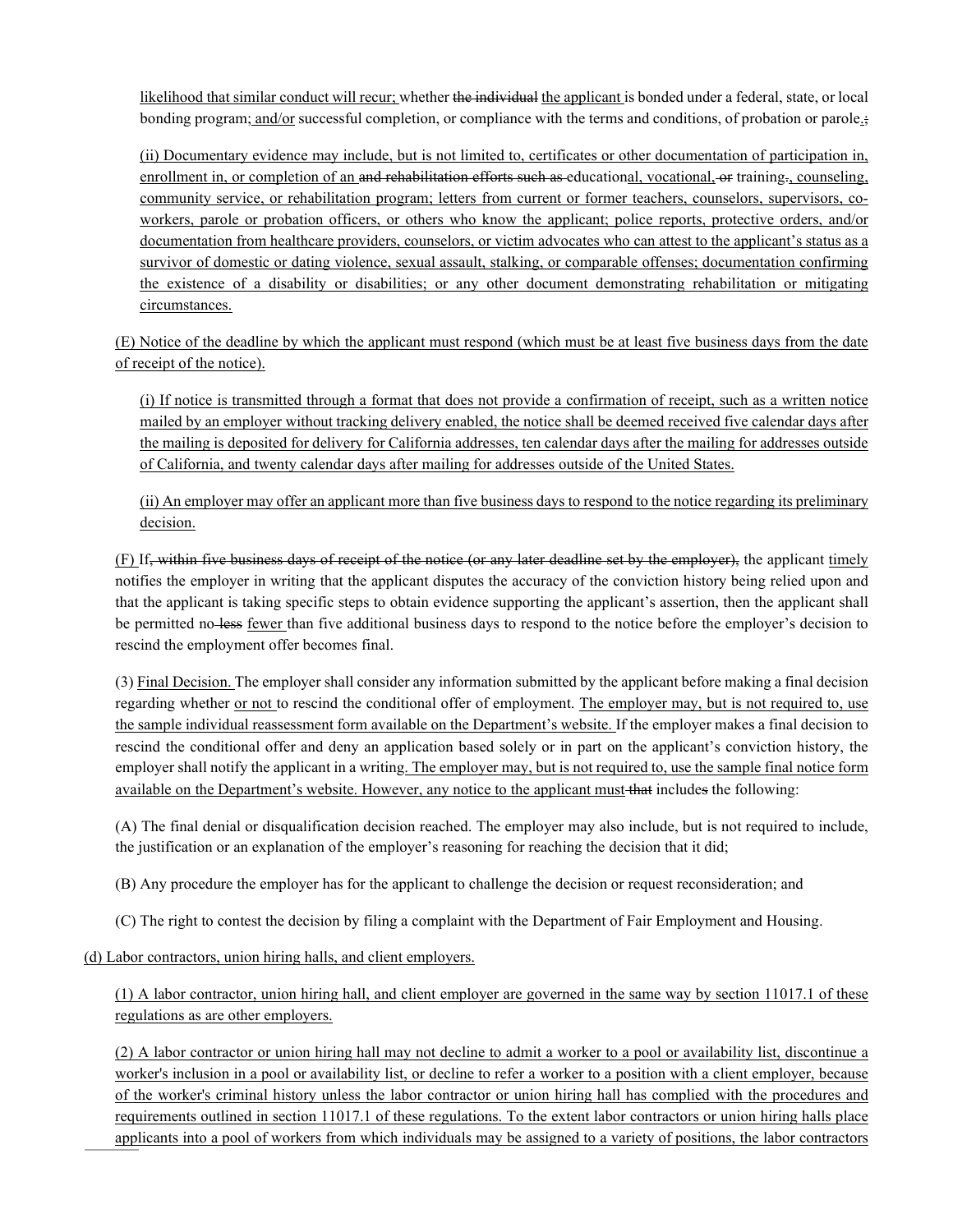or union hiring halls must still comply with the requirements of section 11017.1, including the individualized assessment of whether any conviction history being considered has a direct and adverse relationship with the specific duties of the jobs for which the applicant may be assigned from the pool or hall.

(3) If a labor contractor or union hiring hall re-conducts inquiries into criminal history to maintain the eligibility of workers admitted to a pool or availability list, then it must comply with the procedures and requirements outlined in section 11017.1 of these regulations. When re-conducting an inquiry, labor contractors or union hiring halls cannot satisfy the requirements of subsection (c) if they disqualify a worker from retention in a pool based on conviction history that was already considered and deemed not disqualifying for entry into the pool in the first place unless the decision is based on new material developments such as changes to job duties, legal requirements, or experience or data regarding the particular convictions involved.

(4) A client employer may inquire into or consider the conviction history of a worker supplied by a labor contractor or union hiring hall only after extending a conditional offer of employment to the worker and when following the procedures described in subsections  $(a) - (c)$ , unless the specific position is exempted pursuant to paragraph  $(a)(4)$ . A client employer violates this section by instructing labor contractors or union hiring halls to refer only workers without conviction records, unless exempted by subsection (a)(4).

(e) Disparate Treatment. The Act also prohibits employers from treating applicants or employees differently in the course of considering criminal conviction history, or any evidence of rehabilitation or mitigating circumstances, if the disparate treatment is substantially motivated by a basis enumerated in protected by the Act.

(f) Consideration of Other Criminal Convictions and the Potential Adverse Impact. In addition to the types of criminal history addressed in subdivision (e) subsection (b) that employers are explicitly prohibited from inquiring about or considering unless an exception applies, consideration of other forms of criminal convictions, not enumerated above, may have an adverse impact on individuals applicants or employees on a basis protected by the Act, including, but not limited to, gender, race, and national origin.

(1) An applicant or employee bears the burden of demonstrating that the policy of considering criminal convictions has an adverse impact on a basis enumerated in protected by the Act.

(2) For purposes of such a determination, adverse impact is defined at Consistent with Ssections 11017 and 11010 of these regulations and the *Uniform Guidelines on Employee Selection and Procedures* (29 C.F.R. part 1607 (1978)) incorporated by reference in Ssections 11017(a) and (e)-, adverse impact includes a substantial disparity in the rate of selection in hiring, promotion, or other employment decisions which works to the disadvantage of groups of individuals on the basis of any characteristics protected by the Act. The applicant(s) or employee(s) bears the burden of proving an adverse impact.

(3) An adverse impact may be established through the use of conviction statistics or by offering any other evidence that establishes an adverse impact. State- or national-level statistics showing substantial disparities in the on conviction records that show a substantial disparity based on any characteristic protected by of one or more categories enumerated in the Act are presumptively sufficient to establish an adverse impact. This presumption may be rebutted by a showing that there is a reason to expect a markedly different result after accounting for any particularized circumstances such as the geographic area encompassed by the applicant or employee pool, the particular types of convictions being considered, or the particular job at issue.

 $\left(\frac{g}{g}\right)$ (4) Establishing "Job-Related and Consistent with Business Necessity."

 $(4)$ (A) If the policy or practice of considering criminal convictions creates an adverse impact on applicants or employees on a basis enumerated in protected by the Act, the burden shifts to the employer to establish that the policy is nonetheless justifiable because it is job-related and consistent with business necessity. The eriminal conviction consideration policy or practice needs to bear a demonstrable relationship to successful performance on the job and in the workplace and measure the person's fitness for the specific position(s), not merely to evaluate the person in the abstract. In order to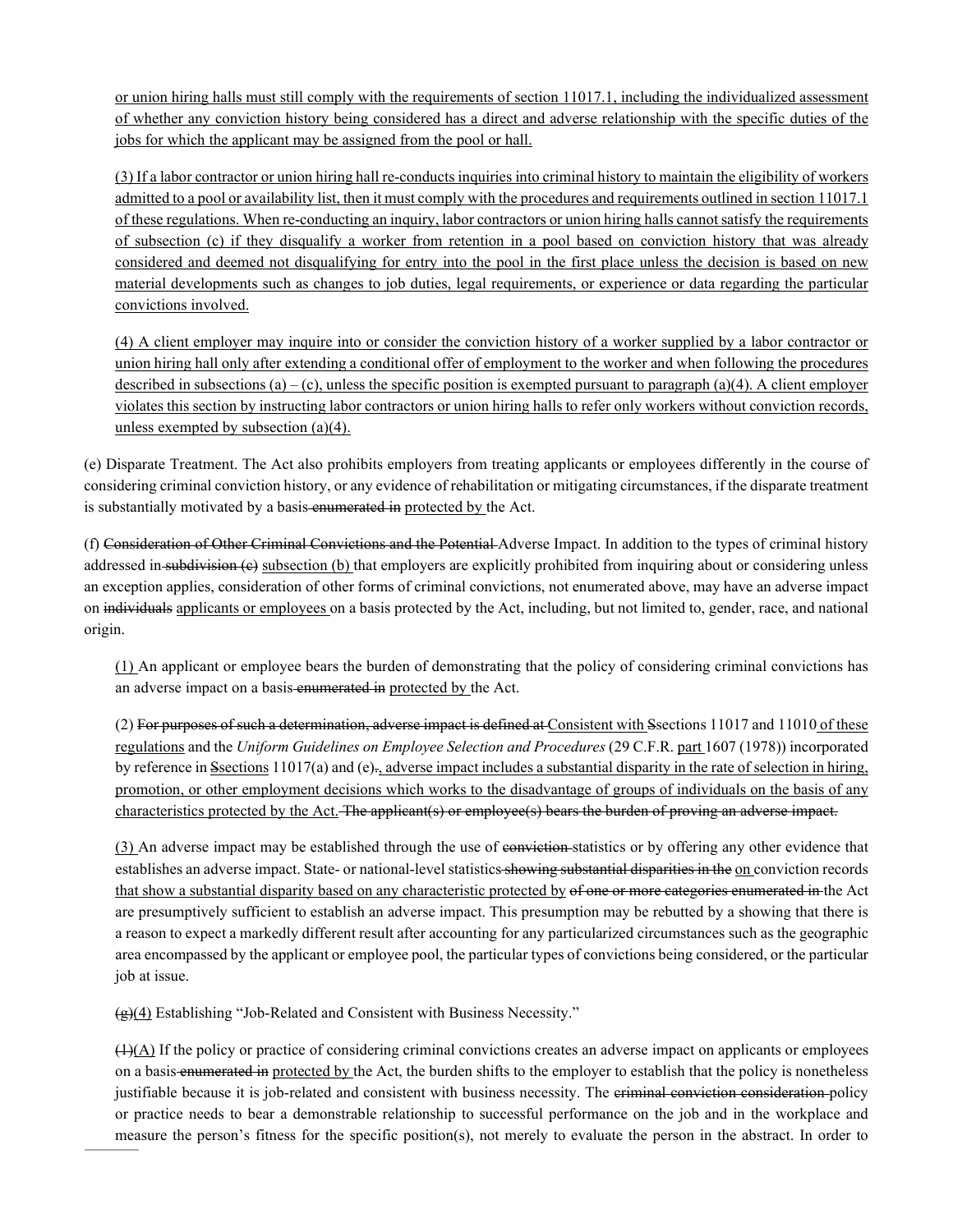establish job-relatedness and business necessity, any employer must demonstrate that the policy or practice is appropriately tailored, taking into account at least the following factors:

 $(A)(i)$  The nature and gravity of the offense or conduct;

 $(H)$ (ii) The time that has passed since the offense or conduct and/or completion of the sentence; and

(C)(iii) The nature of the job held or sought.

 $(2)(B)$  Demonstrating that a policy or practice of considering conviction history in employment decisions is appropriately tailored to the job for which it is used as an evaluation factor requires that an employer demonstrate the applicant's or employee's conviction history has a direct and adverse relationship with the specific duties of the job that justify denying the applicant or employee the position.

(C) Bright-line conviction disqualification or consideration policies or practices that include conviction-related information that is seven or more years old are subject to a rebuttable presumption that they are not sufficiently tailored to meet the job-related and consistent with business necessity affirmative defense (except if justified by subdivision (h)subsection (g) below).

(D) An individualized assessment must involve notice to the adversely impacted applicant or employee (before any adverse action is taken) that they have been screened out or otherwise denied an employment opportunity because of a criminal conviction; a reasonable opportunity for the individuals to demonstrate that the exclusion should not be applied due to their particular circumstances; and consideration by the employer as to whether the additional information provided by the individuals or otherwise obtained by the employer warrants an exception to the exclusion and shows that the policy as applied to the applicant or employee is not job-related and consistent with business necessity. An employer may, but is not required to, use the sample individual assessment form available on the Department's website.

 $(3)$ (E) Before an employer may take an adverse action such as discharging, laying off, or declining to promote an adversely impacted individual based on conviction history obtained by a source other than the applicant or employee (e.g. through a credit report or internally generated research), the employer must give the impacted individual notice of the disqualifying conviction and a reasonable opportunity to present evidence that the information is factually inaccurate. If the applicant or employee establishes that the record is factually inaccurate, then that record information cannot be considered in the employment decision.

(5) Less Discriminatory Alternatives. If an employer demonstrates that its policy or practice of considering conviction history is job-related and consistent with business necessity, adversely impacted employees or applicants may still prevail under the Act if they can demonstrate that there is a less discriminatory policy or practice that serves the employer's goals as effectively as the challenged policy or practice, such as a more narrowly targeted list of convictions or another form of inquiry that evaluates job qualification or risk as accurately without significantly increasing the cost or burden on the employer.

 $(h)(g)$  Compliance with Federal or State Laws, Regulations, or Licensing Requirements Permitting or Requiring Consideration of Criminal History. In some instances, employers are subject to federal or state laws or regulations that prohibit individuals with certain criminal records from holding particular positions or occupations or mandate a screening process employers are required or permitted to utilize before employing individuals in such positions or occupations (e.g., [21 U.S.C. § 830\(e\)\(1\)\(G\);](http://www.westlaw.com/Link/Document/FullText?findType=L&pubNum=1000546&cite=21USCAS830&originatingDoc=I49287983D83B4C90B75BA9FC40C42FB2&refType=RB&originationContext=document&vr=3.0&rs=cblt1.0&transitionType=DocumentItem&contextData=(sc.UserEnteredCitation)#co_pp_c877000046542) [Labor Code sections 432.7\)](http://www.westlaw.com/Link/Document/FullText?findType=L&pubNum=1000215&cite=CALBS432.7&originatingDoc=I49287983D83B4C90B75BA9FC40C42FB2&refType=LQ&originationContext=document&vr=3.0&rs=cblt1.0&transitionType=DocumentItem&contextData=(sc.UserEnteredCitation)). Examples include, but are not limited to, government agencies employing individuals as peace officers, employers employing individuals at health facilities where they will have regular access to patients, and employers employing individuals at health facilities or pharmacies where they will have access to medication or controlled substances. Some federal and state laws and regulations make criminal history a determining factor in eligibility for occupational licenses (e.g., [49 U.S.C. § 31310\)](http://www.westlaw.com/Link/Document/FullText?findType=L&pubNum=1000546&cite=49USCAS31310&originatingDoc=I49287983D83B4C90B75BA9FC40C42FB2&refType=LQ&originationContext=document&vr=3.0&rs=cblt1.0&transitionType=DocumentItem&contextData=(sc.UserEnteredCitation)). Compliance with federal or state laws or regulations that mandate particular criminal history screening processes, or requiring that an employee or applicant possess or obtain any required occupational licenses constitute rebuttable defenses to an adverse impact claim under the Act.